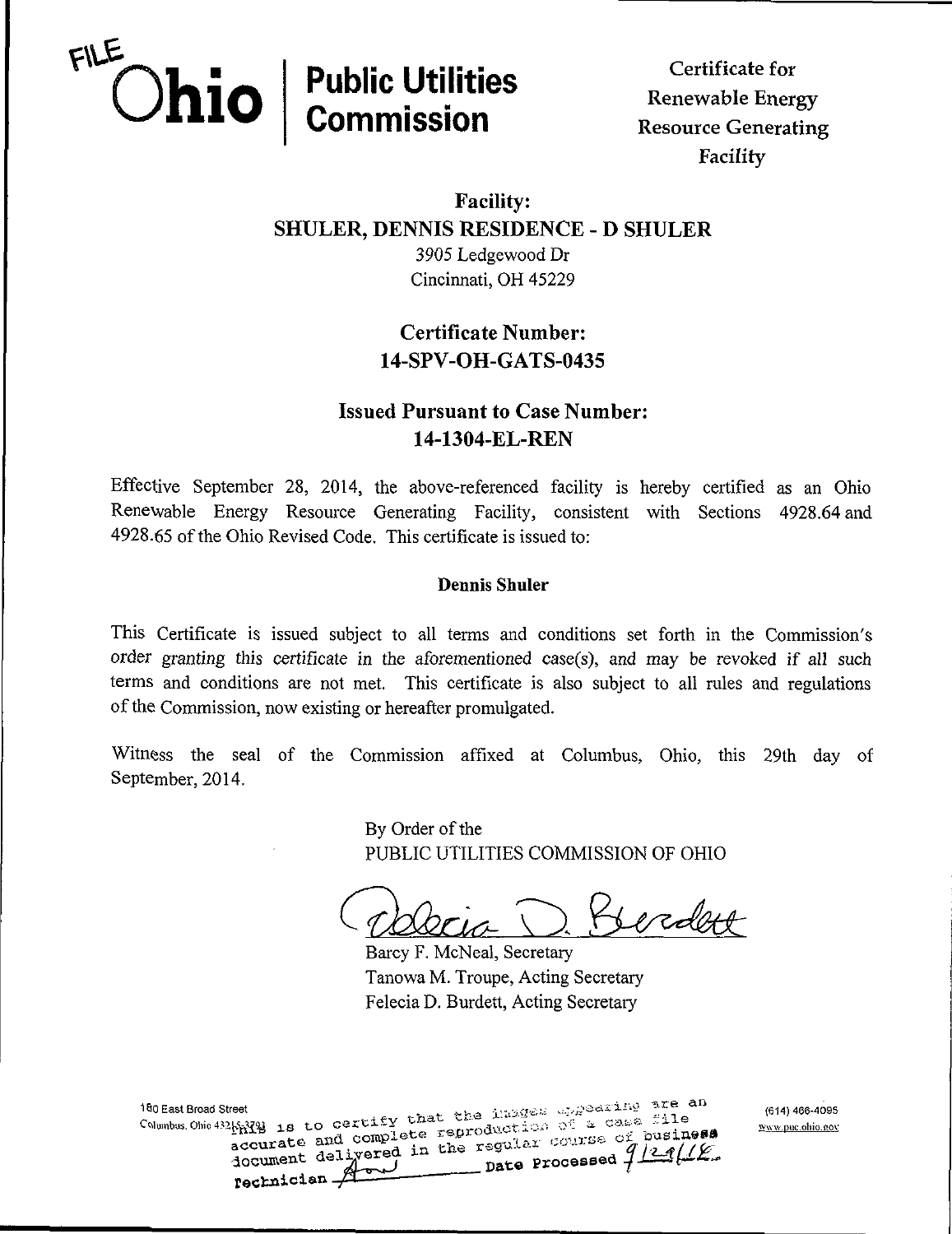## Automatic Case Action Form Certification of Renewable Energy Resource Generating Facility

Issued Certificate Number: 14-SPV-OH-GATS-0435

PUCO Case Number: 14-1304-EL-REN

Facilitv Name:

Shuler, Dennis Residence - D Shuler

Facility Location:

3905 Ledgewood Dr Cincinnati, OH 45229

#### Effective Date of Certificate / Date Commission Order Signed:

September 28, 2014

#### Issued To:

Dennis Shuler

### Send To:

Dermis Shuler

3905 Ledgewood Dr Cincinnati, OH 45229